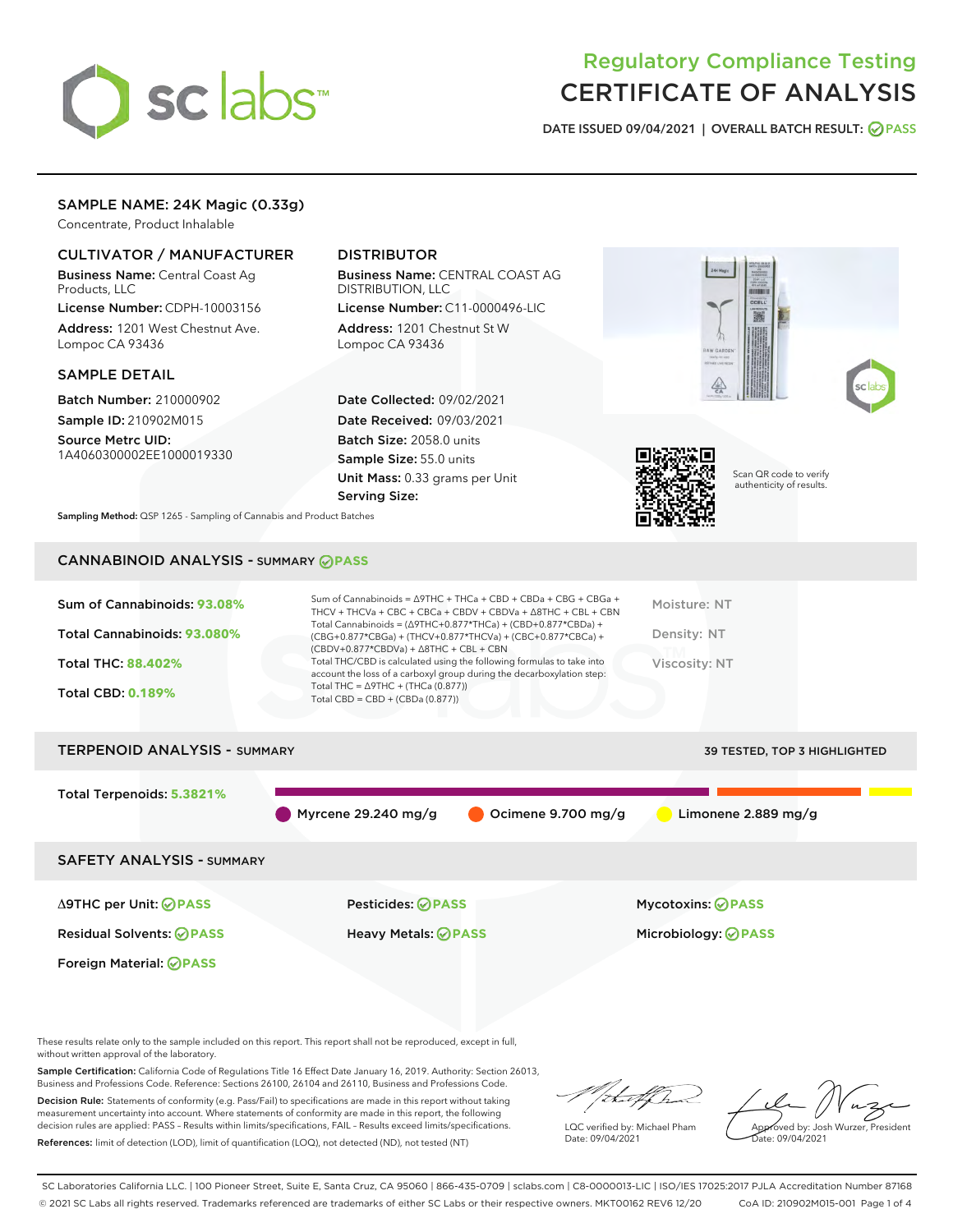



24K MAGIC (0.33G) | DATE ISSUED 09/04/2021 | OVERALL BATCH RESULT: ◯ PASS

#### CANNABINOID TEST RESULTS - 09/04/2021 2 PASS

Tested by high-performance liquid chromatography with diode-array detection (HPLC-DAD). **Method:** QSP 1157 - Analysis of Cannabinoids by HPLC-DAD

#### TOTAL CANNABINOIDS: **93.080%**

Total Cannabinoids (Total THC) + (Total CBD) + (Total CBG) + (Total THCV) + (Total CBC) + (Total CBDV) + ∆8THC + CBL + CBN

TOTAL THC: **88.402%** Total THC (∆9THC+0.877\*THCa)

TOTAL CBD: **0.189%**

Total CBD (CBD+0.877\*CBDa)

TOTAL CBG: 3.084% Total CBG (CBG+0.877\*CBGa)

TOTAL THCV: 0.86% Total THCV (THCV+0.877\*THCVa)

TOTAL CBC: ND Total CBC (CBC+0.877\*CBCa)

TOTAL CBDV: 0.025% Total CBDV (CBDV+0.877\*CBDVa)

| <b>COMPOUND</b>  | LOD/LOQ<br>(mg/g)          | <b>MEASUREMENT</b><br><b>UNCERTAINTY</b><br>(mg/g) | <b>RESULT</b><br>(mg/g) | <b>RESULT</b><br>(%) |
|------------------|----------------------------|----------------------------------------------------|-------------------------|----------------------|
| <b>A9THC</b>     | 0.06 / 0.26                | ±30.410                                            | 884.02                  | 88.402               |
| <b>CBG</b>       | 0.06 / 0.19                | ±1.215                                             | 30.84                   | 3.084                |
| <b>THCV</b>      | 0.1 / 0.2                  | ±0.43                                              | 8.6                     | 0.86                 |
| $\triangle$ 8THC | 0.1/0.4                    | $\pm 0.22$                                         | 2.8                     | 0.28                 |
| <b>CBN</b>       | 0.1/0.3                    | ±0.16                                              | 2.4                     | 0.24                 |
| <b>CBD</b>       | 0.07/0.29                  | ±0.088                                             | 1.89                    | 0.189                |
| <b>CBDV</b>      | 0.04/0.15                  | ±0.011                                             | 0.25                    | 0.025                |
| <b>THCa</b>      | 0.05/0.14                  | N/A                                                | <b>ND</b>               | <b>ND</b>            |
| <b>THCVa</b>     | 0.07/0.20                  | N/A                                                | <b>ND</b>               | <b>ND</b>            |
| <b>CBDa</b>      | 0.02/0.19                  | N/A                                                | <b>ND</b>               | <b>ND</b>            |
| <b>CBDVa</b>     | 0.03 / 0.53                | N/A                                                | <b>ND</b>               | <b>ND</b>            |
| <b>CBGa</b>      | 0.1/0.2                    | N/A                                                | <b>ND</b>               | <b>ND</b>            |
| <b>CBL</b>       | 0.06 / 0.24                | N/A                                                | <b>ND</b>               | <b>ND</b>            |
| <b>CBC</b>       | 0.2 / 0.5                  | N/A                                                | <b>ND</b>               | <b>ND</b>            |
| <b>CBCa</b>      | 0.07 / 0.28                | N/A                                                | <b>ND</b>               | <b>ND</b>            |
|                  | <b>SUM OF CANNABINOIDS</b> |                                                    | 930.80 mg/g             | 93.08%               |

#### **UNIT MASS: 0.33 grams per Unit**

| ∆9THC per Unit                        | 1120 per-package limit     | 291.73 mg/unit<br><b>PASS</b> |
|---------------------------------------|----------------------------|-------------------------------|
| <b>Total THC per Unit</b>             |                            | 291.73 mg/unit                |
| <b>CBD per Unit</b>                   |                            | $0.62$ mg/unit                |
| <b>Total CBD per Unit</b>             |                            | $0.62$ mg/unit                |
| Sum of Cannabinoids<br>per Unit       |                            | 307.16 mg/unit                |
| <b>Total Cannabinoids</b><br>per Unit |                            | 307.11 mg/unit                |
| <b>MOISTURE TEST RESULT</b>           | <b>DENSITY TEST RESULT</b> | <b>VISCOSITY TEST RESULT</b>  |

Not Tested

Not Tested

Not Tested

#### TERPENOID TEST RESULTS - 09/04/2021

Terpene analysis utilizing gas chromatography-flame ionization detection (GC-FID). **Method:** QSP 1192 - Analysis of Terpenoids by GC-FID

| <b>COMPOUND</b>         | LOD/LOQ<br>(mg/g) | <b>MEASUREMENT</b><br><b>UNCERTAINTY</b><br>(mg/g) | <b>RESULT</b><br>(mg/g)                         | <b>RESULT</b><br>(%) |
|-------------------------|-------------------|----------------------------------------------------|-------------------------------------------------|----------------------|
| <b>Myrcene</b>          | 0.008 / 0.025     | ±0.3772                                            | 29.240                                          | 2.9240               |
| Ocimene                 | 0.011 / 0.038     | ±0.3114                                            | 9.700                                           | 0.9700               |
| Limonene                | 0.005 / 0.016     | ±0.0413                                            | 2.889                                           | 0.2889               |
| $\upbeta$ Caryophyllene | 0.004 / 0.012     | ±0.0940                                            | 2.641                                           | 0.2641               |
| Terpinolene             | 0.008 / 0.026     | ±0.0527                                            | 2.571                                           | 0.2571               |
| $\alpha$ Pinene         | 0.005 / 0.017     | ±0.0135                                            | 1.573                                           | 0.1573               |
| $\beta$ Pinene          | 0.004 / 0.014     | ±0.0124                                            | 1.081                                           | 0.1081               |
| Linalool                | 0.009 / 0.032     | ±0.0405                                            | 1.065                                           | 0.1065               |
| $\alpha$ Humulene       | 0.009 / 0.029     | ±0.0247                                            | 0.769                                           | 0.0769               |
| Terpineol               | 0.016 / 0.055     | ±0.0422                                            | 0.688                                           | 0.0688               |
| Fenchol                 | 0.010 / 0.034     | ±0.0109                                            | 0.281                                           | 0.0281               |
| trans-ß-Farnesene       | 0.008 / 0.025     | ±0.0092                                            | 0.260                                           | 0.0260               |
| $\alpha$ Bisabolol      | 0.008 / 0.026     | ±0.0112                                            | 0.209                                           | 0.0209               |
| Guaiol                  | 0.009 / 0.030     | ±0.0093                                            | 0.198                                           | 0.0198               |
| Valencene               | 0.009 / 0.030     | ±0.0073                                            | 0.106                                           | 0.0106               |
| Nerolidol               | 0.009 / 0.028     | ±0.0057                                            | 0.091                                           | 0.0091               |
| $\alpha$ Phellandrene   | 0.006 / 0.020     | ±0.0011                                            | 0.081                                           | 0.0081               |
| <b>Borneol</b>          | 0.005 / 0.016     | ±0.0033                                            | 0.079                                           | 0.0079               |
| $\alpha$ Terpinene      | 0.005 / 0.017     | ±0.0010                                            | 0.066                                           | 0.0066               |
| Camphene                | 0.005 / 0.015     | ±0.0007                                            | 0.061                                           | 0.0061               |
| 3 Carene                | 0.005 / 0.018     | ±0.0009                                            | 0.061                                           | 0.0061               |
| $\gamma$ Terpinene      | 0.006 / 0.018     | ±0.0010                                            | 0.055                                           | 0.0055               |
| Geraniol                | 0.002 / 0.007     | ±0.0010                                            | 0.022                                           | 0.0022               |
| Citronellol             | 0.003 / 0.010     | ±0.0009                                            | 0.019                                           | 0.0019               |
| Nerol                   | 0.003 / 0.011     | ±0.0007                                            | 0.015                                           | 0.0015               |
| Sabinene                | 0.004 / 0.014     | N/A                                                | <loq< th=""><th><loq< th=""></loq<></th></loq<> | <loq< th=""></loq<>  |
| p-Cymene                | 0.005 / 0.016     | N/A                                                | <loq< th=""><th><loq< th=""></loq<></th></loq<> | <loq< th=""></loq<>  |
| Eucalyptol              | 0.006 / 0.018     | N/A                                                | <loq< th=""><th><loq< th=""></loq<></th></loq<> | <loq< th=""></loq<>  |
| Sabinene Hydrate        | 0.006 / 0.022     | N/A                                                | <loq< th=""><th><loq< th=""></loq<></th></loq<> | <loq< th=""></loq<>  |
| Fenchone                | 0.009 / 0.028     | N/A                                                | <loq< th=""><th><loq< th=""></loq<></th></loq<> | <loq< th=""></loq<>  |
| Caryophyllene<br>Oxide  | 0.010 / 0.033     | N/A                                                | <loq< th=""><th><loq< th=""></loq<></th></loq<> | <loq< th=""></loq<>  |
| (-)-Isopulegol          | 0.005 / 0.016     | N/A                                                | ND                                              | ND                   |
| Camphor                 | 0.006 / 0.019     | N/A                                                | ND                                              | <b>ND</b>            |
| Isoborneol              | 0.004 / 0.012     | N/A                                                | ND                                              | <b>ND</b>            |
| Menthol                 | 0.008 / 0.025     | N/A                                                | ND                                              | ND                   |
| R-(+)-Pulegone          | 0.003 / 0.011     | N/A                                                | ND                                              | ND                   |
| <b>Geranyl Acetate</b>  | 0.004 / 0.014     | N/A                                                | ND                                              | <b>ND</b>            |
| $\alpha$ Cedrene        | 0.005 / 0.016     | N/A                                                | ND                                              | ND                   |
| Cedrol                  | 0.008 / 0.027     | N/A                                                | ND                                              | <b>ND</b>            |
| <b>TOTAL TERPENOIDS</b> |                   |                                                    | 53.821 mg/g                                     | 5.3821%              |

SC Laboratories California LLC. | 100 Pioneer Street, Suite E, Santa Cruz, CA 95060 | 866-435-0709 | sclabs.com | C8-0000013-LIC | ISO/IES 17025:2017 PJLA Accreditation Number 87168 © 2021 SC Labs all rights reserved. Trademarks referenced are trademarks of either SC Labs or their respective owners. MKT00162 REV6 12/20 CoA ID: 210902M015-001 Page 2 of 4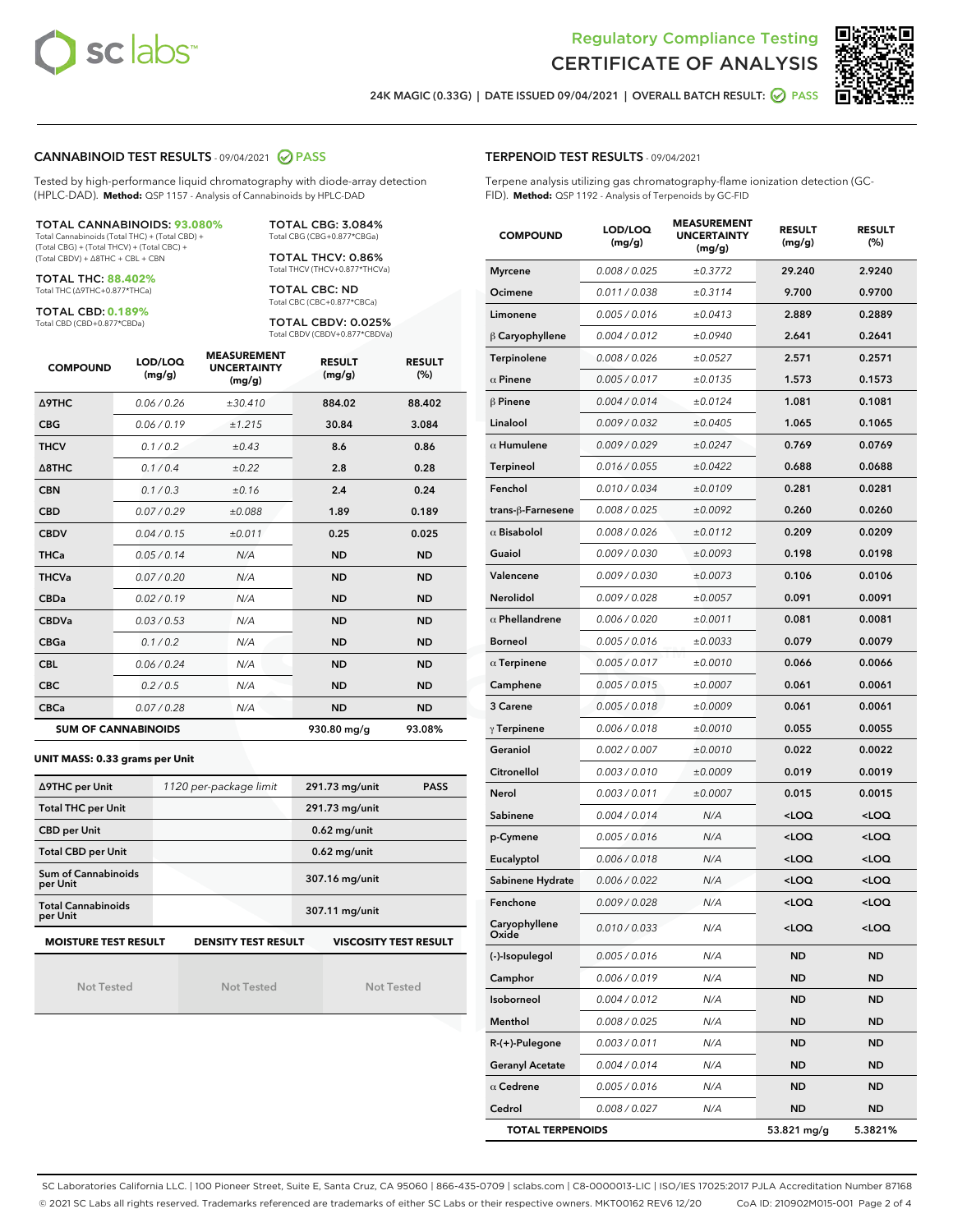



24K MAGIC (0.33G) | DATE ISSUED 09/04/2021 | OVERALL BATCH RESULT: ● PASS

# CATEGORY 1 PESTICIDE TEST RESULTS - 09/04/2021 2 PASS

Pesticide and plant growth regulator analysis utilizing high-performance liquid chromatography-mass spectrometry (HPLC-MS) or gas chromatography-mass spectrometry (GC-MS). \*GC-MS utilized where indicated. **Method:** QSP 1212 - Analysis of Pesticides and Mycotoxins by LC-MS or QSP 1213 - Analysis of Pesticides by GC-MS

| <b>COMPOUND</b>             | LOD/LOQ<br>$(\mu g/g)$ | <b>ACTION</b><br><b>LIMIT</b><br>$(\mu g/g)$ | <b>MEASUREMENT</b><br><b>UNCERTAINTY</b><br>$(\mu g/g)$ | <b>RESULT</b><br>$(\mu g/g)$ | <b>RESULT</b> |
|-----------------------------|------------------------|----------------------------------------------|---------------------------------------------------------|------------------------------|---------------|
| Aldicarb                    | 0.03 / 0.08            | $\geq$ LOD                                   | N/A                                                     | <b>ND</b>                    | <b>PASS</b>   |
| Carbofuran                  | 0.02 / 0.05            | $>$ LOD                                      | N/A                                                     | <b>ND</b>                    | <b>PASS</b>   |
| Chlordane*                  | 0.03 / 0.08            | $\ge$ LOD                                    | N/A                                                     | <b>ND</b>                    | <b>PASS</b>   |
| Chlorfenapyr*               | 0.03/0.10              | $>$ LOD                                      | N/A                                                     | <b>ND</b>                    | <b>PASS</b>   |
| Chlorpyrifos                | 0.02 / 0.06            | ≥ LOD                                        | N/A                                                     | <b>ND</b>                    | <b>PASS</b>   |
| Coumaphos                   | 0.02 / 0.07            | $\ge$ LOD                                    | N/A                                                     | <b>ND</b>                    | <b>PASS</b>   |
| Daminozide                  | 0.02 / 0.07            | $\geq$ LOD                                   | N/A                                                     | <b>ND</b>                    | <b>PASS</b>   |
| <b>DDVP</b><br>(Dichlorvos) | 0.03/0.09              | $\geq$ LOD                                   | N/A                                                     | <b>ND</b>                    | <b>PASS</b>   |
| Dimethoate                  | 0.03 / 0.08            | $>$ LOD                                      | N/A                                                     | <b>ND</b>                    | <b>PASS</b>   |
| Ethoprop(hos)               | 0.03/0.10              | $\ge$ LOD                                    | N/A                                                     | <b>ND</b>                    | <b>PASS</b>   |
| Etofenprox                  | 0.02 / 0.06            | $>$ LOD                                      | N/A                                                     | <b>ND</b>                    | <b>PASS</b>   |
| Fenoxycarb                  | 0.03 / 0.08            | $\geq$ LOD                                   | N/A                                                     | <b>ND</b>                    | <b>PASS</b>   |
| Fipronil                    | 0.03/0.08              | $>$ LOD                                      | N/A                                                     | <b>ND</b>                    | <b>PASS</b>   |
| Imazalil                    | 0.02 / 0.06            | $\geq$ LOD                                   | N/A                                                     | <b>ND</b>                    | <b>PASS</b>   |
| <b>Methiocarb</b>           | 0.02 / 0.07            | $\ge$ LOD                                    | N/A                                                     | <b>ND</b>                    | <b>PASS</b>   |
| Methyl<br>parathion         | 0.03/0.10              | $\geq$ LOD                                   | N/A                                                     | <b>ND</b>                    | <b>PASS</b>   |
| <b>Mevinphos</b>            | 0.03/0.09              | $>$ LOD                                      | N/A                                                     | <b>ND</b>                    | <b>PASS</b>   |
| Paclobutrazol               | 0.02 / 0.05            | $\geq$ LOD                                   | N/A                                                     | <b>ND</b>                    | <b>PASS</b>   |
| Propoxur                    | 0.03/0.09              | $\ge$ LOD                                    | N/A                                                     | <b>ND</b>                    | <b>PASS</b>   |
| Spiroxamine                 | 0.03 / 0.08            | $\ge$ LOD                                    | N/A                                                     | <b>ND</b>                    | <b>PASS</b>   |
| Thiacloprid                 | 0.03/0.10              | $\geq$ LOD                                   | N/A                                                     | <b>ND</b>                    | <b>PASS</b>   |

#### CATEGORY 2 PESTICIDE TEST RESULTS - 09/04/2021 @ PASS

| <b>COMPOUND</b>          | LOD/LOQ<br>$(\mu g/g)$ | <b>ACTION</b><br>LIMIT<br>$(\mu g/g)$ | <b>MEASUREMENT</b><br><b>UNCERTAINTY</b><br>$(\mu g/g)$ | <b>RESULT</b><br>$(\mu g/g)$ | <b>RESULT</b> |
|--------------------------|------------------------|---------------------------------------|---------------------------------------------------------|------------------------------|---------------|
| Abamectin                | 0.03/0.10              | 0.1                                   | N/A                                                     | <b>ND</b>                    | <b>PASS</b>   |
| Acephate                 | 0.02/0.07              | 0.1                                   | N/A                                                     | <b>ND</b>                    | <b>PASS</b>   |
| Acequinocyl              | 0.02/0.07              | 0.1                                   | N/A                                                     | <b>ND</b>                    | <b>PASS</b>   |
| Acetamiprid              | 0.02/0.05              | 0.1                                   | N/A                                                     | <b>ND</b>                    | <b>PASS</b>   |
| Azoxystrobin             | 0.02/0.07              | 0.1                                   | N/A                                                     | <b>ND</b>                    | <b>PASS</b>   |
| <b>Bifenazate</b>        | 0.01/0.04              | 0.1                                   | N/A                                                     | <b>ND</b>                    | <b>PASS</b>   |
| <b>Bifenthrin</b>        | 0.02 / 0.05            | 3                                     | N/A                                                     | <b>ND</b>                    | <b>PASS</b>   |
| <b>Boscalid</b>          | 0.03/0.09              | 0.1                                   | N/A                                                     | <b>ND</b>                    | <b>PASS</b>   |
| Captan                   | 0.19/0.57              | 0.7                                   | N/A                                                     | <b>ND</b>                    | <b>PASS</b>   |
| Carbaryl                 | 0.02/0.06              | 0.5                                   | N/A                                                     | <b>ND</b>                    | <b>PASS</b>   |
| Chlorantranilip-<br>role | 0.04/0.12              | 10                                    | N/A                                                     | <b>ND</b>                    | <b>PASS</b>   |
| Clofentezine             | 0.03/0.09              | 0.1                                   | N/A                                                     | <b>ND</b>                    | <b>PASS</b>   |

| <b>CATEGORY 2 PESTICIDE TEST RESULTS</b> - 09/04/2021 continued |  |  |
|-----------------------------------------------------------------|--|--|
|                                                                 |  |  |

| <b>COMPOUND</b>               | LOD/LOQ<br>(µg/g) | <b>ACTION</b><br>LIMIT<br>(µg/g) | <b>MEASUREMENT</b><br><b>UNCERTAINTY</b><br>(µg/g) | <b>RESULT</b><br>(µg/g) | <b>RESULT</b> |
|-------------------------------|-------------------|----------------------------------|----------------------------------------------------|-------------------------|---------------|
| Cyfluthrin                    | 0.12 / 0.38       | $\overline{c}$                   | N/A                                                | <b>ND</b>               | <b>PASS</b>   |
| Cypermethrin                  | 0.11/0.32         | 1                                | N/A                                                | <b>ND</b>               | <b>PASS</b>   |
| <b>Diazinon</b>               | 0.02 / 0.05       | 0.1                              | N/A                                                | <b>ND</b>               | <b>PASS</b>   |
| Dimethomorph                  | 0.03 / 0.09       | 2                                | N/A                                                | <b>ND</b>               | <b>PASS</b>   |
| Etoxazole                     | 0.02 / 0.06       | 0.1                              | N/A                                                | <b>ND</b>               | <b>PASS</b>   |
| Fenhexamid                    | 0.03 / 0.09       | 0.1                              | N/A                                                | <b>ND</b>               | <b>PASS</b>   |
| Fenpyroximate                 | 0.02 / 0.06       | 0.1                              | N/A                                                | <b>ND</b>               | <b>PASS</b>   |
| Flonicamid                    | 0.03 / 0.10       | 0.1                              | N/A                                                | <b>ND</b>               | <b>PASS</b>   |
| Fludioxonil                   | 0.03/0.10         | 0.1                              | N/A                                                | <b>ND</b>               | <b>PASS</b>   |
| Hexythiazox                   | 0.02 / 0.07       | 0.1                              | N/A                                                | <b>ND</b>               | <b>PASS</b>   |
| Imidacloprid                  | 0.04 / 0.11       | 5                                | N/A                                                | <b>ND</b>               | <b>PASS</b>   |
| Kresoxim-methyl               | 0.02 / 0.07       | 0.1                              | N/A                                                | <b>ND</b>               | <b>PASS</b>   |
| <b>Malathion</b>              | 0.03 / 0.09       | 0.5                              | N/A                                                | <b>ND</b>               | <b>PASS</b>   |
| Metalaxyl                     | 0.02 / 0.07       | $\overline{c}$                   | N/A                                                | <b>ND</b>               | <b>PASS</b>   |
| Methomyl                      | 0.03 / 0.10       | 1                                | N/A                                                | <b>ND</b>               | <b>PASS</b>   |
| Myclobutanil                  | 0.03/0.09         | 0.1                              | N/A                                                | <b>ND</b>               | <b>PASS</b>   |
| Naled                         | 0.02 / 0.07       | 0.1                              | N/A                                                | <b>ND</b>               | <b>PASS</b>   |
| Oxamyl                        | 0.04 / 0.11       | 0.5                              | N/A                                                | <b>ND</b>               | <b>PASS</b>   |
| Pentachloronitro-<br>benzene* | 0.03/0.09         | 0.1                              | N/A                                                | <b>ND</b>               | <b>PASS</b>   |
| Permethrin                    | 0.04 / 0.12       | 0.5                              | N/A                                                | <b>ND</b>               | <b>PASS</b>   |
| Phosmet                       | 0.03 / 0.10       | 0.1                              | N/A                                                | <b>ND</b>               | <b>PASS</b>   |
| Piperonylbu-<br>toxide        | 0.02 / 0.07       | 3                                | N/A                                                | <b>ND</b>               | <b>PASS</b>   |
| Prallethrin                   | 0.03 / 0.08       | 0.1                              | N/A                                                | <b>ND</b>               | <b>PASS</b>   |
| Propiconazole                 | 0.02 / 0.07       | 0.1                              | N/A                                                | <b>ND</b>               | <b>PASS</b>   |
| Pyrethrins                    | 0.04 / 0.12       | 0.5                              | N/A                                                | <b>ND</b>               | <b>PASS</b>   |
| Pyridaben                     | 0.02 / 0.07       | 0.1                              | N/A                                                | <b>ND</b>               | <b>PASS</b>   |
| Spinetoram                    | 0.02 / 0.07       | 0.1                              | N/A                                                | <b>ND</b>               | <b>PASS</b>   |
| Spinosad                      | 0.02 / 0.07       | 0.1                              | N/A                                                | <b>ND</b>               | <b>PASS</b>   |
| Spiromesifen                  | 0.02 / 0.05       | 0.1                              | N/A                                                | <b>ND</b>               | <b>PASS</b>   |
| Spirotetramat                 | 0.02 / 0.06       | 0.1                              | N/A                                                | <b>ND</b>               | <b>PASS</b>   |
| Tebuconazole                  | 0.02 / 0.07       | 0.1                              | N/A                                                | <b>ND</b>               | <b>PASS</b>   |
| Thiamethoxam                  | 0.03 / 0.10       | 5                                | N/A                                                | <b>ND</b>               | <b>PASS</b>   |
| Trifloxystrobin               | 0.03 / 0.08       | 0.1                              | N/A                                                | <b>ND</b>               | <b>PASS</b>   |

SC Laboratories California LLC. | 100 Pioneer Street, Suite E, Santa Cruz, CA 95060 | 866-435-0709 | sclabs.com | C8-0000013-LIC | ISO/IES 17025:2017 PJLA Accreditation Number 87168 © 2021 SC Labs all rights reserved. Trademarks referenced are trademarks of either SC Labs or their respective owners. MKT00162 REV6 12/20 CoA ID: 210902M015-001 Page 3 of 4